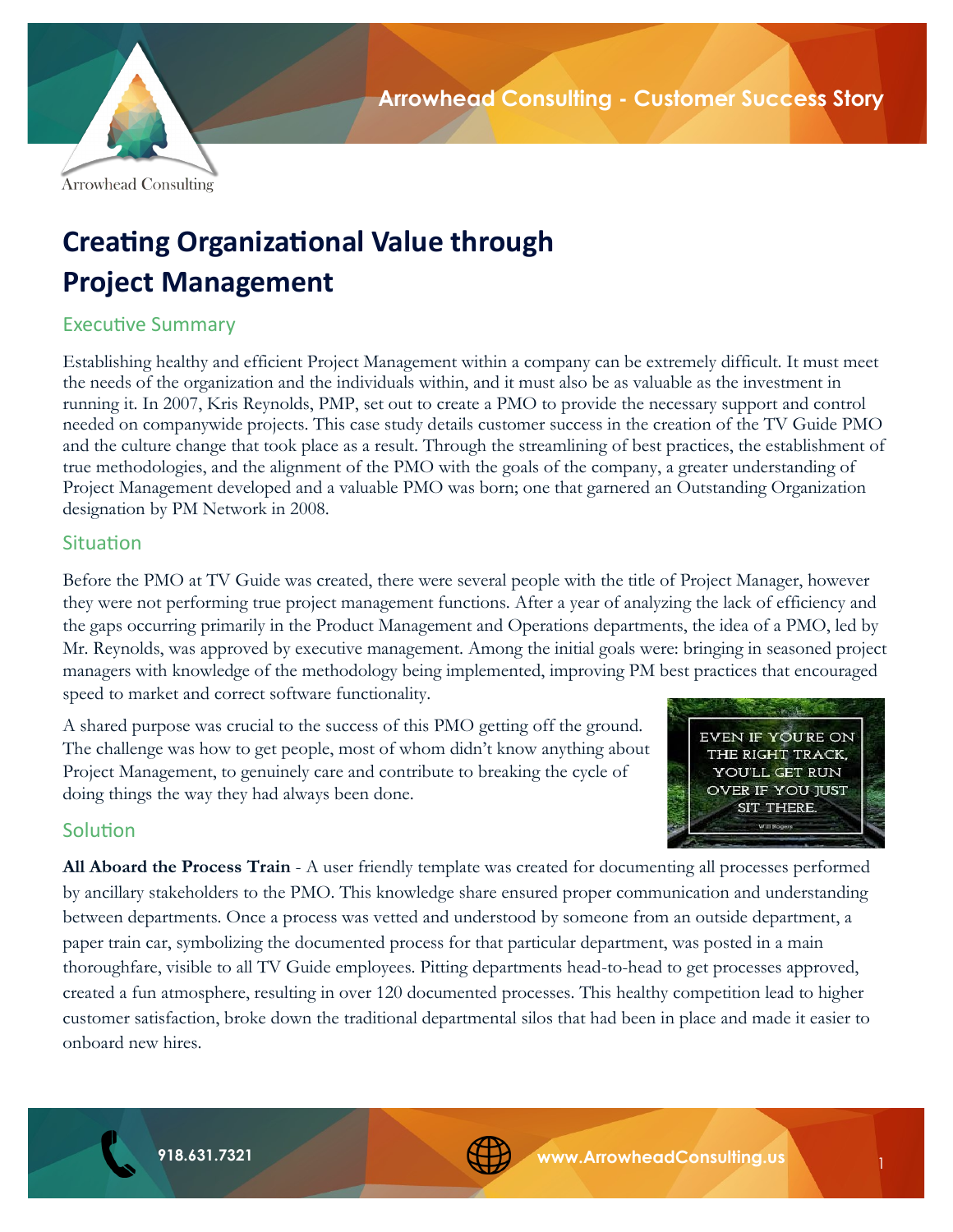

# **Arrowhead Consulting - Customer Success Story**

**Arrowhead Consulting** 

**PM Tote Board** – A centrally located dashboard of everything going on with the organization's projects, displayed hard-copy status on individual projects as well was quarterly success rates. This achieved a greater companywide understanding of the PMO, acting as a visual representation of the daily functions of the department. Companywide KPIs and milestones were posted on the board on 11.5" x 17" pieces of paper, with successfully hit milestones earning large green thumbtacks and small celebrations. This positively affected the company culture by bringing departments together working towards a common goal. Not only were employees more aware of key project deliverables and dates, they became active contributors to their success.



### **Stop Wasting My Time: Implementing Effective Meeting**

**Management** - The #1 complaint of meeting attendees is that their time is most often wasted due to the ineffectiveness of how the meetings are run. Creating a culture of respecting people's time was paramount to combating this negative sentiment. This was achieved at TV Guide by mixing in the ingredients for successful meetings (see slide at right) thereby cooking up a new meeting culture. One of the easiest and most impactful changes was ending meetings five minutes early giving employees additional time to make their next meeting. This showed respect for attendees' time and quickly grew to being adopted at meetings that were lead by non-PMO members. This created greater organizational punctuality across the meeting landscape.

### **Results**

Making key processes and data readily available to employees outside of project management, allowed everyone to "play from the same sheet of music" promoting a philosophy of efficiency and teamwork. The results were seen not only through ownership of the company's projects (and their specific "triple constraint" elements of time, cost, and scope), but in the company's culture and morale.

#### **Ingredients for Successful Meetings**

- $\triangleright$  Use meetings for decision making
- > Prepare agendas and minutes to provide structure
- > Balance the length of discussion of a topic against the priority
- > Have a facilitator and scribe
- $\geq$  Ask engaging questions
- > Capture, review, and confirm "Who Does What By When" action items
- > Leverage conflict to strengthen the team & the project